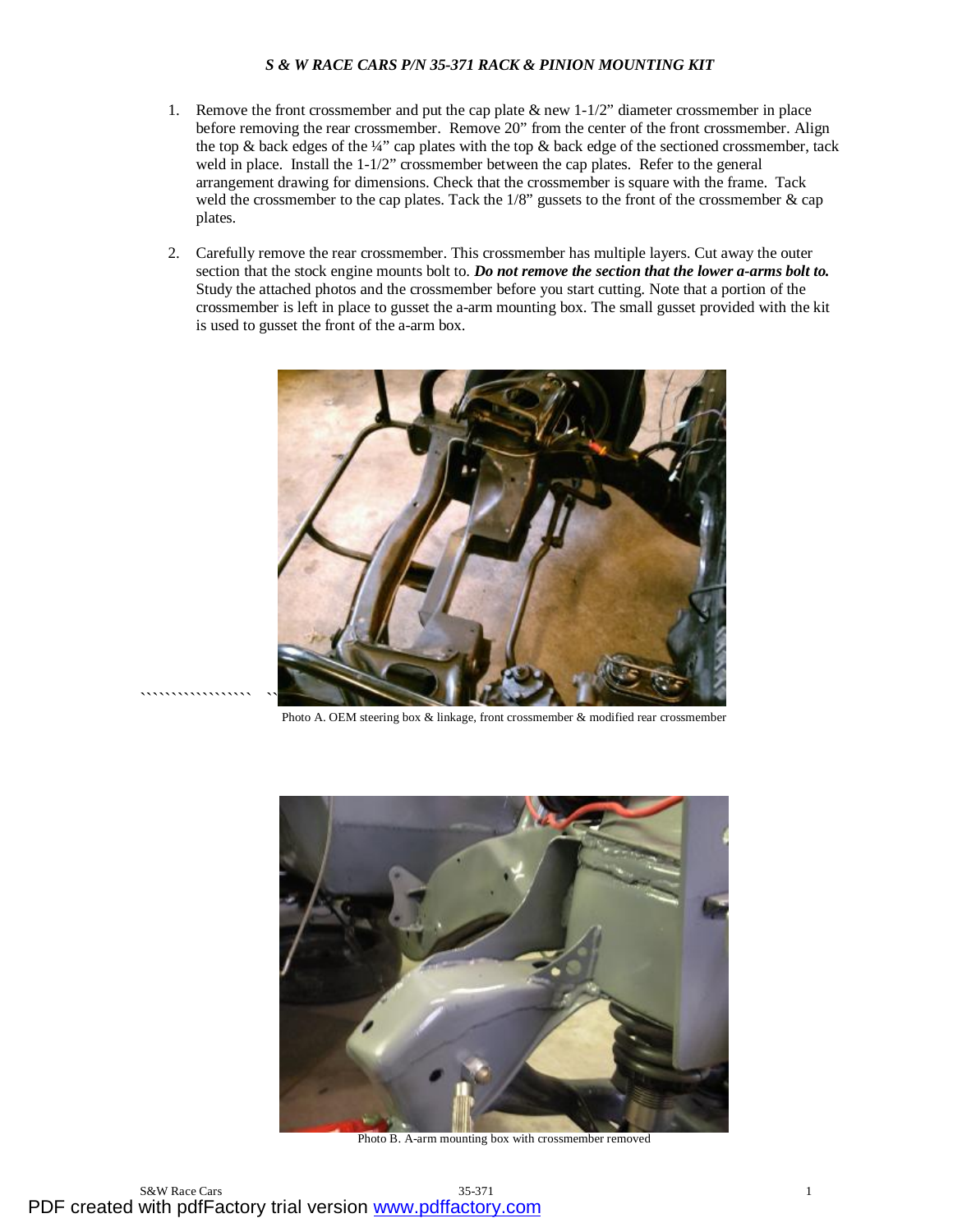

Photo C. Passenger side a-arm mounting box

3. Install the 1" diameter diagonals. Find the center line of the frame and put a mark on the crossmember at the center line. Center the diagonals on the front crossmember with a gap between them. Fit the back of the tube to the front corner of the a-arm mounting box. Tack the diagonals in.



Photo D. Diagonal tubes, bolt in crossmember & tabs

4. Tack the removable crossmember mounting tabs in place. Bolt the ¼" thick tabs to the clevis in the crossmember. The tapered end of the tab goes toward the front of the car. Place the crossmember and tabs between the diagonals. Position it so that it is parallel with the front crossmember. Tack the tabs to the diagonals.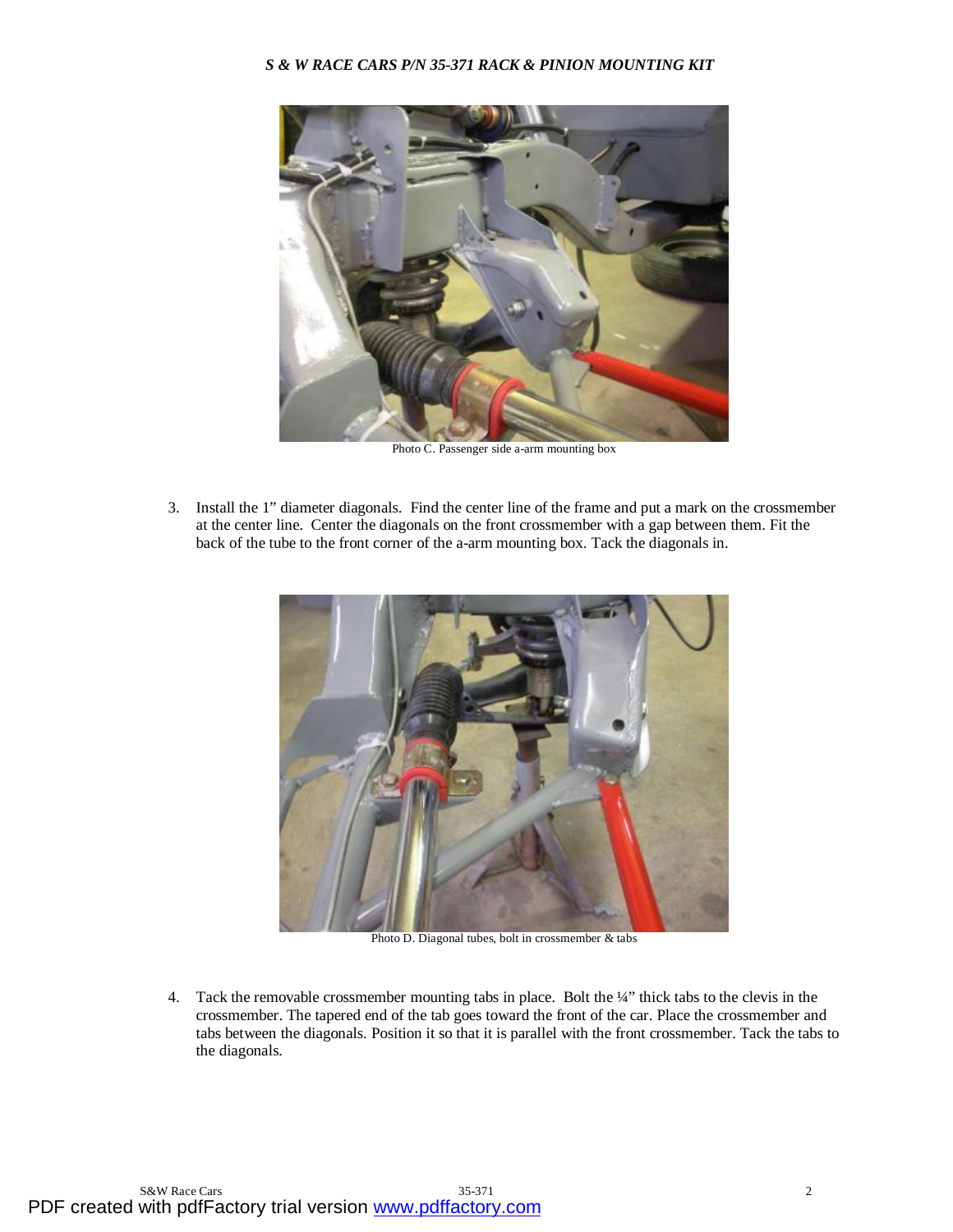5. Attach the rack  $\&$  pinion mounts to the front crossmember. This should be done using the rack  $\&$ pinion to insure that the steering shaft clears the a-arm mounting box. Set the rack so that it is in the center of its travel. Put a mark on the input shaft & body so that you can reference it later. Find the center of the R&P and mark it. Note; use the ends of the tie rods to find the center. Bolt the R&P mounting brackets to the rack. The gussets on the brackets go toward the center of the car. Connect the steering shaft to the rack. Put the mounting brackets against the crossmember and line up the center line marks. Rotate the rack until there is about a  $\frac{1}{4}$ " of clearance between the shaft & the a-arm box. Tack the rack mounts to the crossmember.



Photo E. Note location of 1/8" plate gussets



Photo F. Locate R&P so that steering shaft does not rub A-Arm mount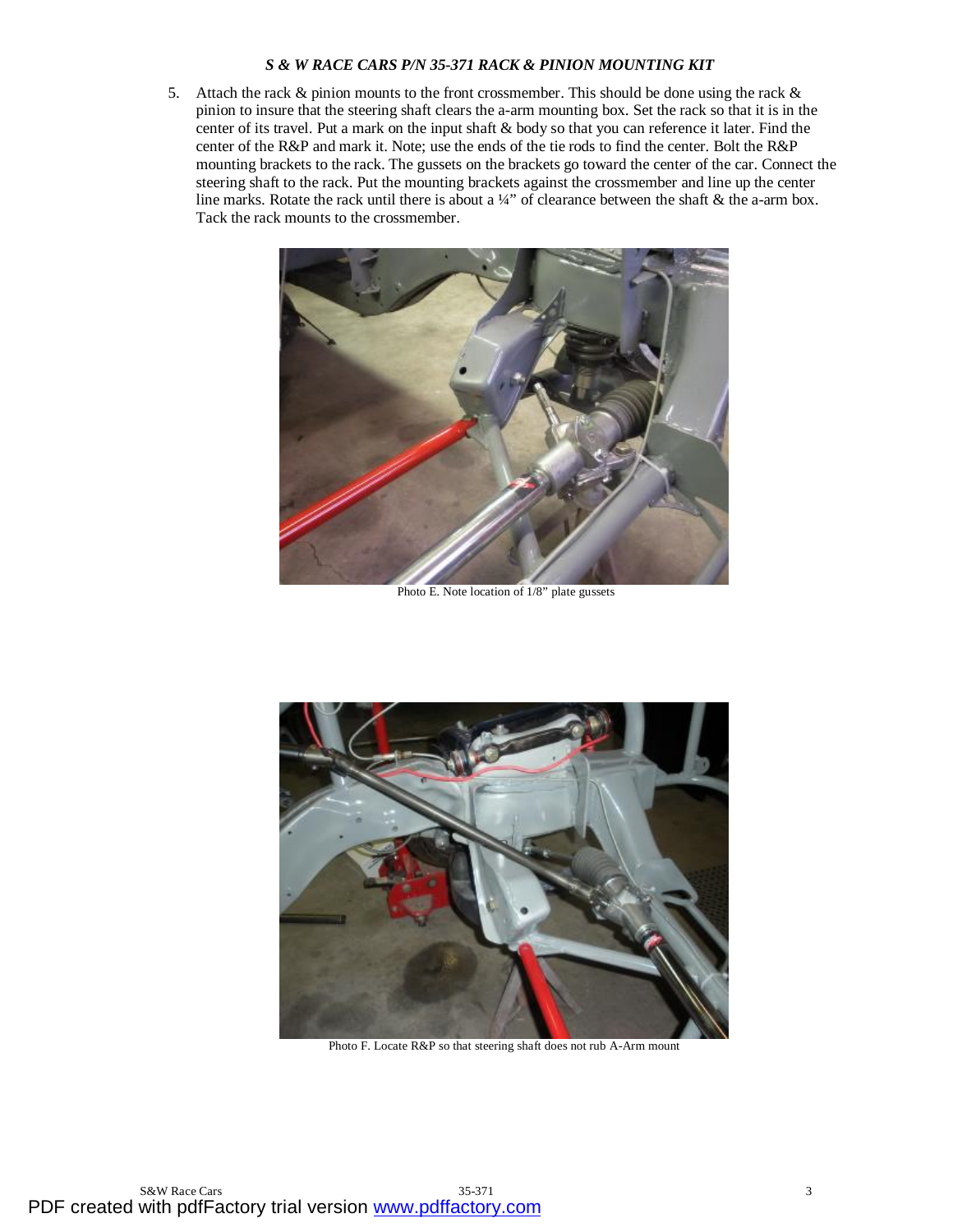

Photo G. All components installed



Photo H. Tie rod ends & steering arms

6. Install tie rod ends. Bolt your after market steering arms to the spindles. The front spindles should be at ride height and pointed straight ahead with  $0 - 1/8$ " toe in, the rack should be at the center of its travel. Screw the jam nuts and tie rods to the rack & pinion. Screw the tie rod in or out so that they are bolt up to the steering arms. Bolt the rod ends to the steering arms with a half moon on each side. Move the rack through its full travel in both directions and check for interference. Repeat this with the suspension at both ends of its travel.